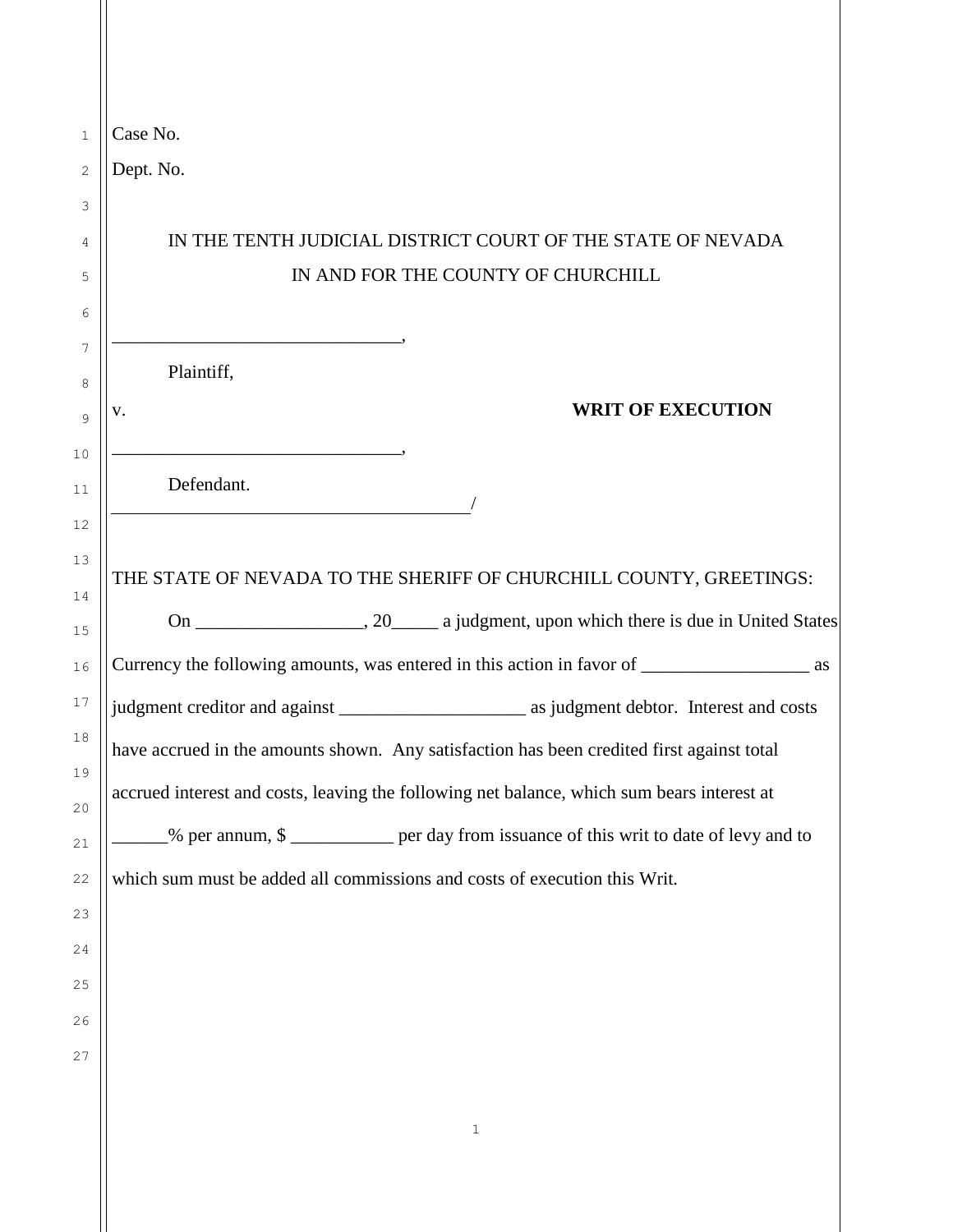| 1  | <b>JUDGMENT BALANCE</b>                                                                               |                                 |  |  |  |
|----|-------------------------------------------------------------------------------------------------------|---------------------------------|--|--|--|
| 2  |                                                                                                       | AMOUNTS TO BE COLLECTED BY LEVY |  |  |  |
|    | Principal                                                                                             | Net Balance                     |  |  |  |
| 3  | Pre-judgment Interest                                                                                 | Fee this Writ                   |  |  |  |
| 4  | Attorney's Fee                                                                                        | Garnishment Fee                 |  |  |  |
| 5  | Costs                                                                                                 | Mileage                         |  |  |  |
| 6  | <b>JUDGMENT TOTAL</b>                                                                                 | Levy Fee                        |  |  |  |
| 7  | <b>Accrued Costs</b>                                                                                  | Advertising                     |  |  |  |
|    | <b>Accrued Interest</b>                                                                               | Storage                         |  |  |  |
| 8  | <b>Less Satisfaction</b>                                                                              | <b>Interest Form</b>            |  |  |  |
| 9  |                                                                                                       | Date of Issuance                |  |  |  |
| 10 | <b>NET BALANCE</b>                                                                                    | <b>SUB-TOTAL</b>                |  |  |  |
| 11 |                                                                                                       | Commission                      |  |  |  |
| 12 |                                                                                                       | <b>TOTAL LEVY</b>               |  |  |  |
| 13 | NOW, THEREFORE, you are commanded to satisfy the judgment for the total amount                        |                                 |  |  |  |
| 14 | due out of the following described personal property and if sufficient personal property cannot be    |                                 |  |  |  |
| 15 |                                                                                                       |                                 |  |  |  |
| 16 | (See below for exemptions which may apply)                                                            |                                 |  |  |  |
| 17 |                                                                                                       |                                 |  |  |  |
| 18 | <b>EXEMPTIONS WHICH APPLY TO THIS LEVY</b><br>(Check appropriate paragraph and complete as necessary) |                                 |  |  |  |
| 19 |                                                                                                       |                                 |  |  |  |
| 20 | Property other than wages. The exemption set forth in NRS 21.090 or in the other                      |                                 |  |  |  |
| 21 | applicable Federal Statutes may apply, consult an attorney.                                           |                                 |  |  |  |
| 22 | Earnings. The amount subject to garnishment and this writ shall not exceed for                        |                                 |  |  |  |
| 23 |                                                                                                       |                                 |  |  |  |
| 24 | any one pay period the lesser of:                                                                     |                                 |  |  |  |
| 25 | A. 25% of the disposable earnings due the judgment debtor for the pay period, or                      |                                 |  |  |  |
| 26 | B. The difference between the disposable earnings for the period and \$100.50 per                     |                                 |  |  |  |
| 27 | week for each week of the pay period.                                                                 |                                 |  |  |  |

2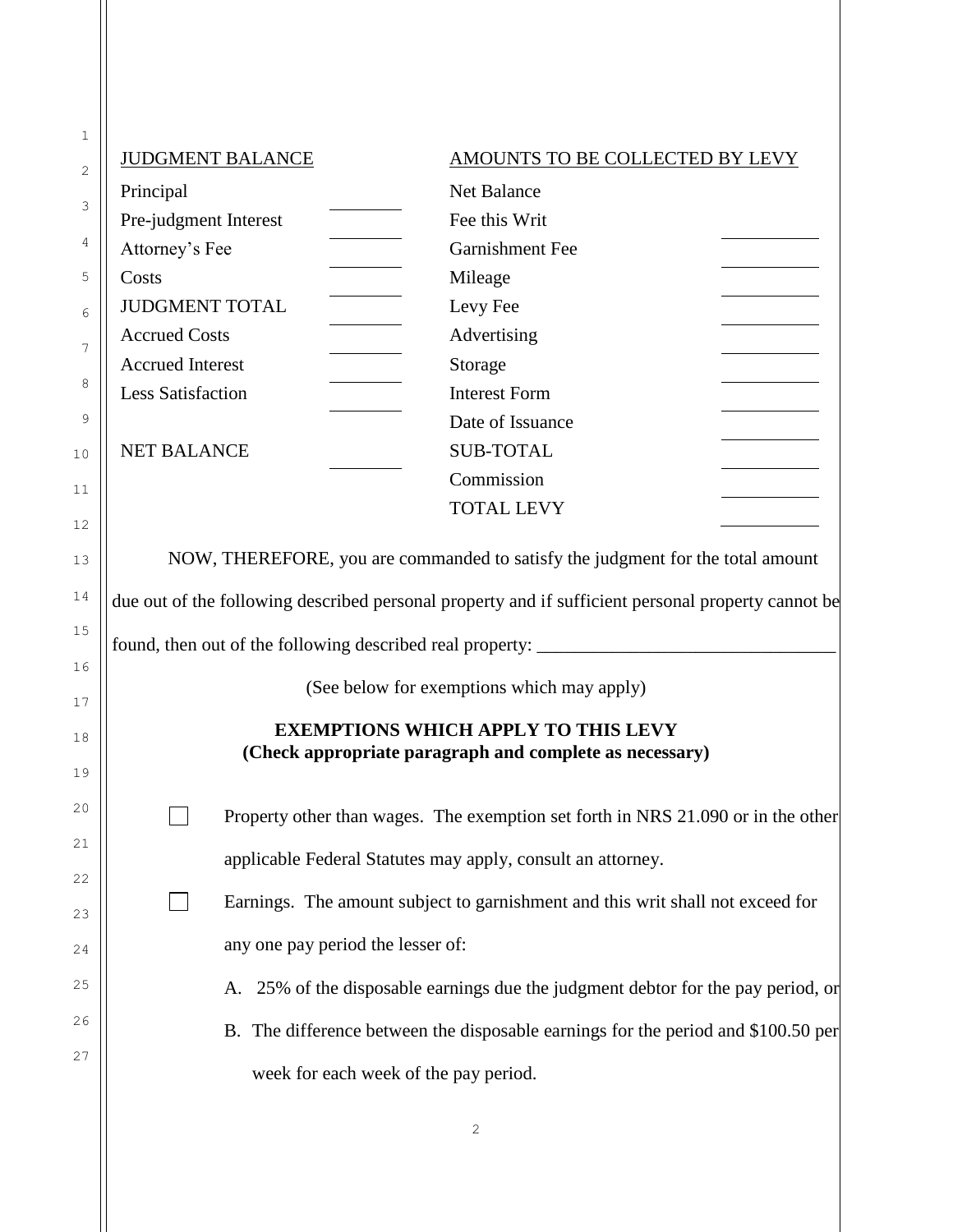$\Box$ Earnings (Judgment or Order of Support) A Judgment was entered for amounts due under a decree or order entered on  $\sim 20$ , by the support of  $\blacksquare$ , for the period from  $\blacksquare$ , 20 $\blacksquare$ through  $\frac{1}{20}$ , 20  $\frac{1}{20}$ , in  $\frac{1}{20}$  installments of \$\_\_\_\_\_\_\_\_\_\_\_\_\_\_\_\_\_\_. The amount of disposable earnings subject to garnishment and this writ shall not exceed for any one pay period:  $\Box$ A maximum of 50 percent of the disposable earnings of such judgment debtor who is supporting a spouse or dependent child other than the dependent named above;  $\Box$ A maximum of 60 percent of the disposable earnings of such judgment debtor who is not supporting a spouse or dependent child other than the dependent named above;  $\Box$ Plus an additional 5 percent of the disposable earnings of such judgment debtor if and to extent that the judgment is for support due for a period of time more than 12 weeks prior to the beginning of the work period of the judgment debtor during which the levy is made upon the disposable earnings. NOTE: Disposable earnings are defined as gross earnings less deductions for Federal Income Tax Withholding, Federal Social Security Tax and Withholding for any State, County or City Taxes.

1

2

3

4

5

6

7

8

9

10

11

12

13

14

15

16

17

18

19

20

21

22

23

24

25

26

27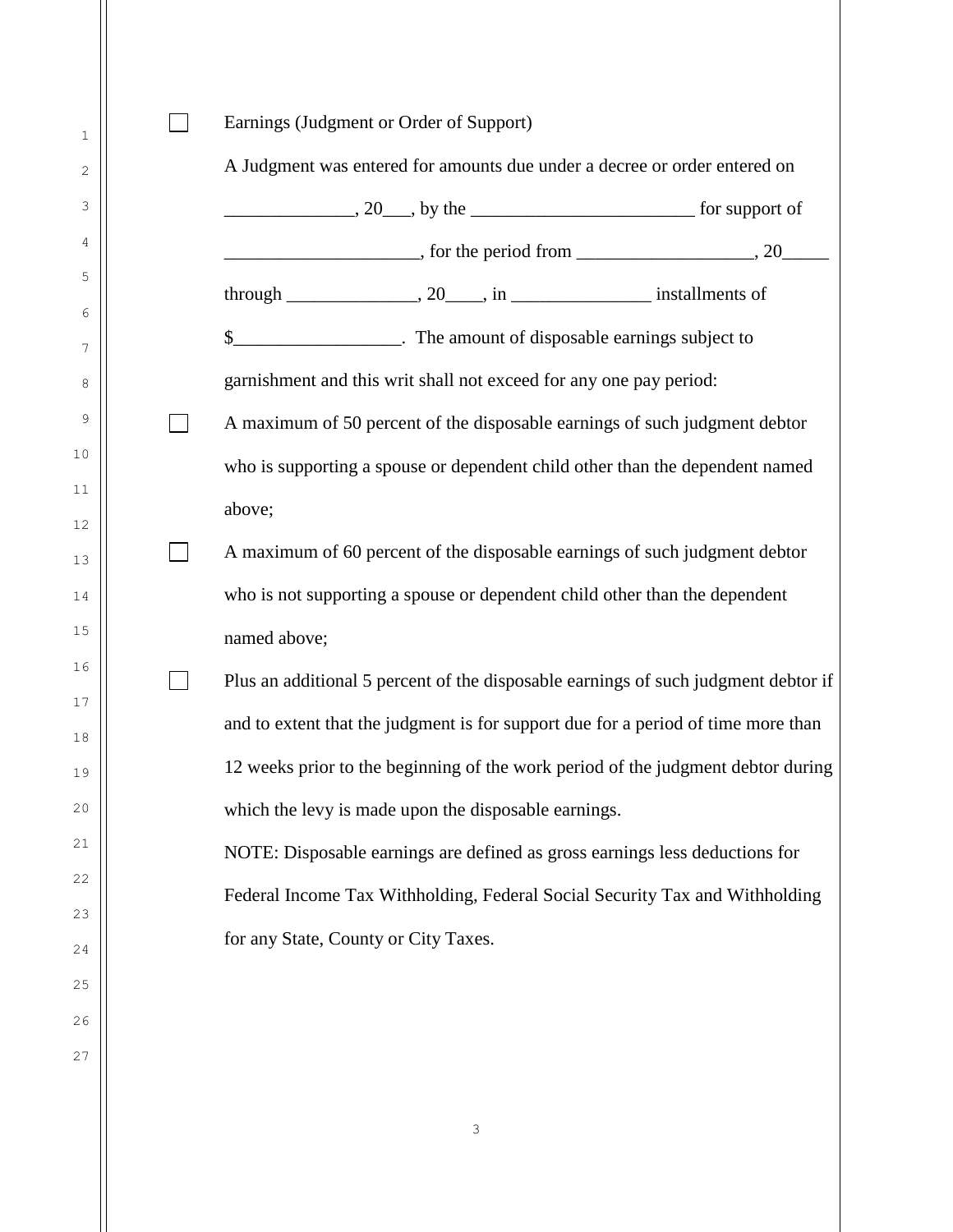| $\mathbf{1}$   | You are required to return this Writ from date of issuance not less than 10 days or more |                                         |                             |  |  |
|----------------|------------------------------------------------------------------------------------------|-----------------------------------------|-----------------------------|--|--|
| $\overline{c}$ | than 60 days with the results of your levy endorsed thereon.                             |                                         |                             |  |  |
| 3              |                                                                                          |                                         |                             |  |  |
| 4              | Submitted By:                                                                            | <b>SUE SEVON</b>                        |                             |  |  |
| 5              | Name:<br>Address:                                                                        | <b>CLERK OF THE COURT</b>               |                             |  |  |
| 6              |                                                                                          | By: Deputy Clerk Date                   |                             |  |  |
| $\overline{7}$ | Phone #:                                                                                 |                                         |                             |  |  |
| 8<br>9         |                                                                                          | <b>RETURN</b>                           |                             |  |  |
| 10             |                                                                                          | Not Satisfied                           | $\frac{\text{S}}{\text{S}}$ |  |  |
| 11             |                                                                                          | Satisfied in sum of                     | $\frac{\text{S}}{\text{S}}$ |  |  |
| 12             |                                                                                          | Costs retained                          | $\frac{\sqrt{2}}{2}$        |  |  |
| 13             |                                                                                          | Commission retained                     | $\frac{\text{S}}{\text{S}}$ |  |  |
| 14<br>15       |                                                                                          | Costs incurred                          | $\frac{\text{S}}{\text{S}}$ |  |  |
| 16             |                                                                                          | Commission incurred                     | $\frac{1}{2}$               |  |  |
| 17             |                                                                                          | <b>Costs Received</b>                   | $\frac{\text{S}}{\text{S}}$ |  |  |
| 18             |                                                                                          | REMITTED TO<br><b>JUDGMENT CREDITOR</b> | \$<br><u>and a straight</u> |  |  |
| 19             |                                                                                          |                                         |                             |  |  |
| 20<br>21       | RICHARD HICKOX, SHERIFF<br><b>CHURCHILL COUNTY</b>                                       |                                         |                             |  |  |
| 22             |                                                                                          |                                         |                             |  |  |
| 23             | By:<br>Deputy<br>Date                                                                    |                                         |                             |  |  |
| 24             |                                                                                          |                                         |                             |  |  |
| 25             |                                                                                          |                                         |                             |  |  |
| 26             |                                                                                          |                                         |                             |  |  |
| 27             |                                                                                          |                                         |                             |  |  |
|                |                                                                                          |                                         |                             |  |  |
|                | 4                                                                                        |                                         |                             |  |  |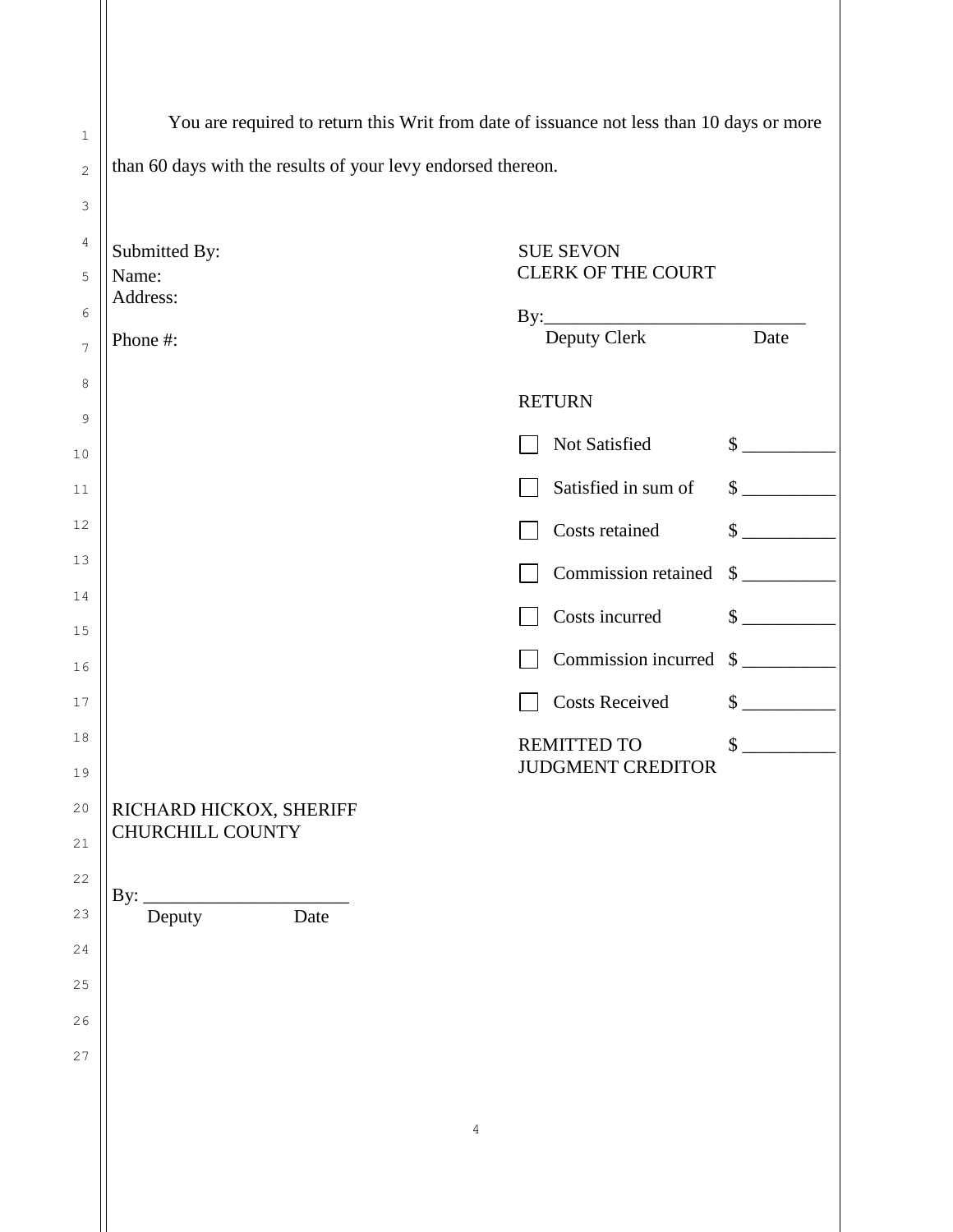## CHURCHILL COUNTY, NEVADA

## **NOTICE OF EXECUTION**

## YOUR PROPERTY IS BEING ATTACHED OR YOUR WAGES ARE BEING GARNISHED

A court has determined that you owe money to \_\_\_\_\_\_\_\_\_\_\_\_\_\_, the judgment creditor. He has begun the procedure to collect that money by garnishing your wages, bank account and other personal property held by third persons or by taking money or other property in your possession.

Certain benefits and property owned by you may be exempt from execution and may not be taken from you. The following is a partial list of exemptions:

 1. Payments received under the Social Security Act including, without limitations retirement and survivor benefits, supplemental security income benefits and disability insurance benefits.

2. Payments for benefits or the return of contributions under the Public Employees' Retirement System.

 3. Payments for public assistance granted through the Welfare Division of the Department of Human Resources or a local governmental entity.

4. Proceeds from a policy of life insurance if the annual premium does not exceed \$15,000.

5. Payments of benefits under a program of industrial insurance.

6. Payments received as disability, illness or unemployment benefits.

7. Payments received as unemployment compensation.

8. Veteran's benefits.

9. A homestead in a dwelling or a mobile home, not to exceed \$350,000, unless:

 (a) The judgment is for a medical bill, in which case all of the primary dwelling, including a mobile or manufactured home, may be exempt.

 (b) Allodial title has been established and not relinquished for the dwelling or mobile home, in which case all of the dwelling or mobile home and its appurtenances are exempt, including the land on which they are located, unless a valid waiver executed pursuant to [NRS 115.010](http://www.leg.state.nv.us/NRS/NRS-115.html#NRS115Sec010) is applicable to the judgment.

10. A vehicle, if your equity in the vehicle is less than \$15,000.

 11. Seventy-five percent of the take-home pay for any workweek, unless the weekly take-home pay is less than 50 times the federal minimum wage, in which case the entire amount may be exempt.

12. Money, not to exceed \$500,000 in present value, held in:

 (a) An individual retirement arrangement which conforms with the applicable limitations and requirements of section 408 and 408A of the Internal Revenue Code, 26 U.S.C. §§ 408;

 (b) A written simplified employee pension plan which conforms with the applicable limitations and requirements of section 408 of the Internal Revenue Code, 26 U.S.C. §§ 408;

 (c) A cash or deferred arrangement that is a qualified plan pursuant to the Internal Revenue Code;

(d) A trust forming part of a stock bonus, pension or profit-sharing plan that is a qualified plan pursuant to sections 401 et seq. of the Internal Revenue Code, 26 U.S.C. §§ 401 et seq.; and

 (e) A trust forming part of a qualified tuition program pursuant to [chapter 353B](http://www.leg.state.nv.us/NRS/NRS-353B.html#NRS353B) of NRS, any applicable regulations adopted pursuant to [chapter 353B](http://www.leg.state.nv.us/NRS/NRS-353B.html#NRS353B) of NRS and section 529 of the Internal Revenue Code, 26 U.S.C. § 529, unless the money is deposited after the entry of a judgment against the purchaser or account owner or the money will not be used by any beneficiary to attend a college or university.

13. All money and other benefits paid pursuant to the order of a court of competent jurisdiction for the support, education and maintenance of a child, whether collected by the judgment debtor or the State.